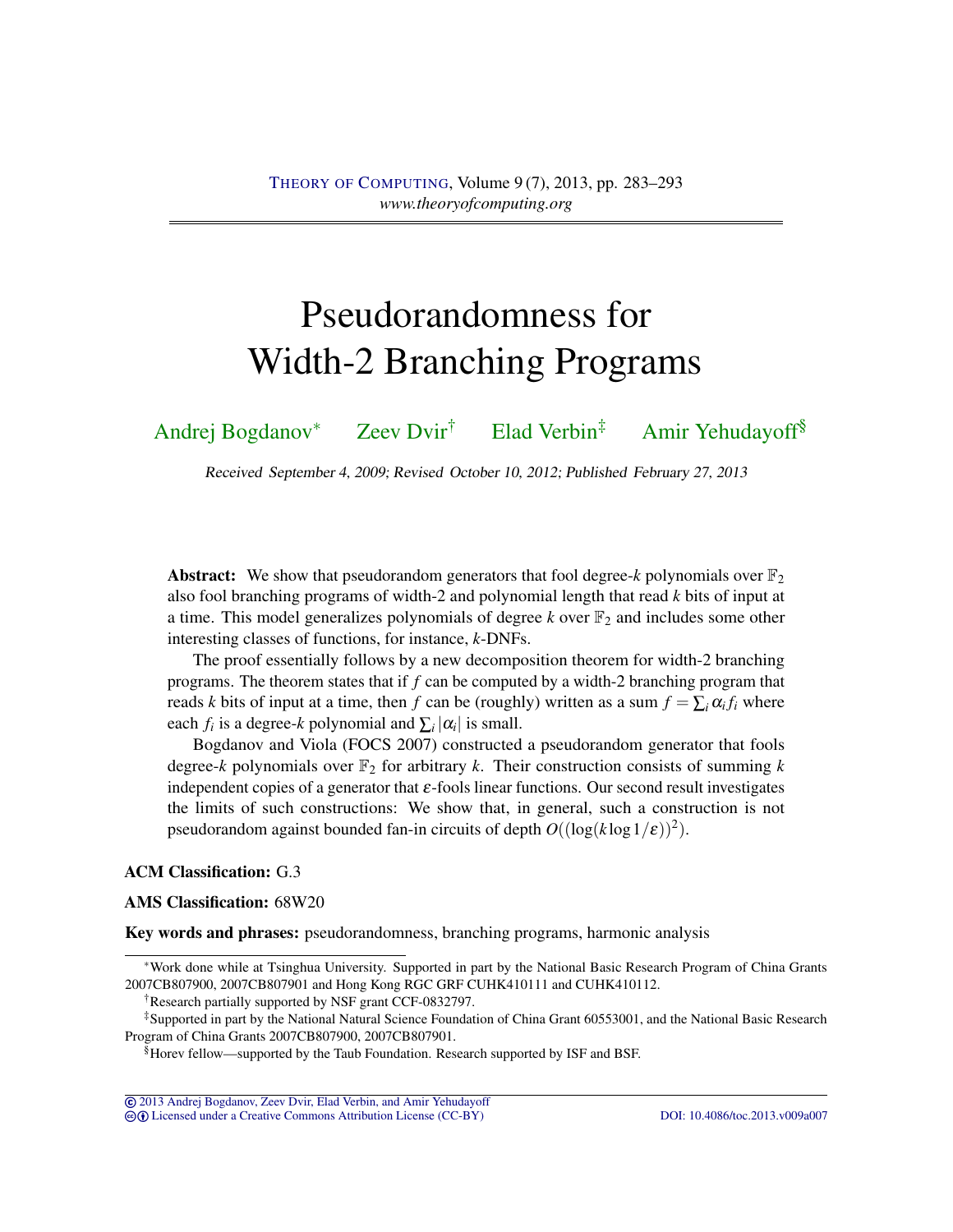## <span id="page-1-1"></span><span id="page-1-0"></span>1 Introduction

This work studies the power and limitation of certain pseudorandom distributions and pseudorandom generators. Let us begin with a definition. A distribution *D* on {0,1} *n* is ε*-pseudorandom* against a class *C* of functions from  $\{0,1\}^n$  to  $\{0,1\}$  if for every  $f \in C$ ,

$$
\left|\Pr_{x \sim D}[f(x) = 1] - \Pr_{x \sim \{0,1\}^n}[f(x) = 1]\right| \le \varepsilon,
$$

where  $x \sim \{0, 1\}^n$  means that *x* is uniformly distributed in  $\{0, 1\}^n$ . A function  $G: \{0, 1\}^m \to \{0, 1\}^n$  is *an*  $\varepsilon$ -*pseudorandom generator* (PRG) against *C* if the distribution  $G(s)$ ,  $s \sim \{0,1\}^m$ , is  $\varepsilon$ -pseudorandom against *C*. We call *m* the *seed length* of the generator.

Bogdanov and Viola [\[4\]](#page-7-0) suggested the following construction of a PRG against degree-*k* polynomials over a finite field:

$$
G'(s_1,...,s_k) = G(s_1) + \dots + G(s_k), \qquad (1.1)
$$

where *G* is a PRG against linear functions [\[11\]](#page-8-0). Building on their work and subsequent work by Lovett [\[9\]](#page-8-1), Viola [\[16\]](#page-8-2) proved that this generator is indeed pseudorandom against low-degree polynomials: If *G* is εpseudorandom against linear functions, then *G*<sup> $\prime$ </sup> is  $O(\varepsilon^{1/2^{k-1}})$ -pseudorandom against degree-*k* polynomials. By Viola's analysis, this pseudorandom generator has seed length that is optimal up to a constant factor (as long as the degree of the polynomial and  $\varepsilon$  are constant). However, the seed length deteriorates exponentially with the degree, and the result becomes trivial when the degree exceeds log*n*.

Is the Bogdanov-Viola construction also pseudorandom for polynomials of, say, polylogarithmic degree? A positive answer would give a new pseudorandom generator against polynomial-size constantdepth circuits with modular gates, since such circuits can be approximated by polynomials of polylogarithmic degree in a very strong sense [\[12,](#page-8-3) [14\]](#page-8-4). In other words, it would give an example where a pseudorandom generator that was designed for one class of functions (polynomials) would automatically yield a derandomization of a different class (small-depth circuits). Conversely, if we believe that the Bogdanov-Viola generator is *not* pseudorandom against polynomials of polylogarithmic degree, we could try proving this by giving a constant-depth circuit against which the generator is not pseudorandom.

More generally, given a probability distribution with some property (*k*-wise independence, small bias against linear functions, a convolution of several such distributions), is it pseudorandom against some class of functions (small circuits, space bounded computations)? Such questions have been considered before. For example, Linial and Nisan [\[8\]](#page-8-5) showed that DNFs on *n* variables are fooled by  $O(\sqrt{n}\log n)$ wise independent distributions and conjectured that polylogarithmic-wise independence suffices. A beautiful sequence of papers improved our knowledge: Bazzi proved the Linial-Nisan conjecture for depth-2 circuits [\[2\]](#page-7-1), Razborov simplified Bazzi's proof [\[13\]](#page-8-6), and Braverman proved the conjecture for constant-depth circuits [\[6\]](#page-7-2).

This line of study could reveal insights about the power and limitations of existing constructions of pseudorandom generators. In this paper we prove two results, one positive and one negative.

## 1.1 A positive result

Here we are interested in the class  $(k, t, n)$ -2BP of *width-2 branching programs* of length *t* that read *k* bits of input at a time and compute a function from  $\{0,1\}^n$  to  $\{0,1\}$ . This device can be described by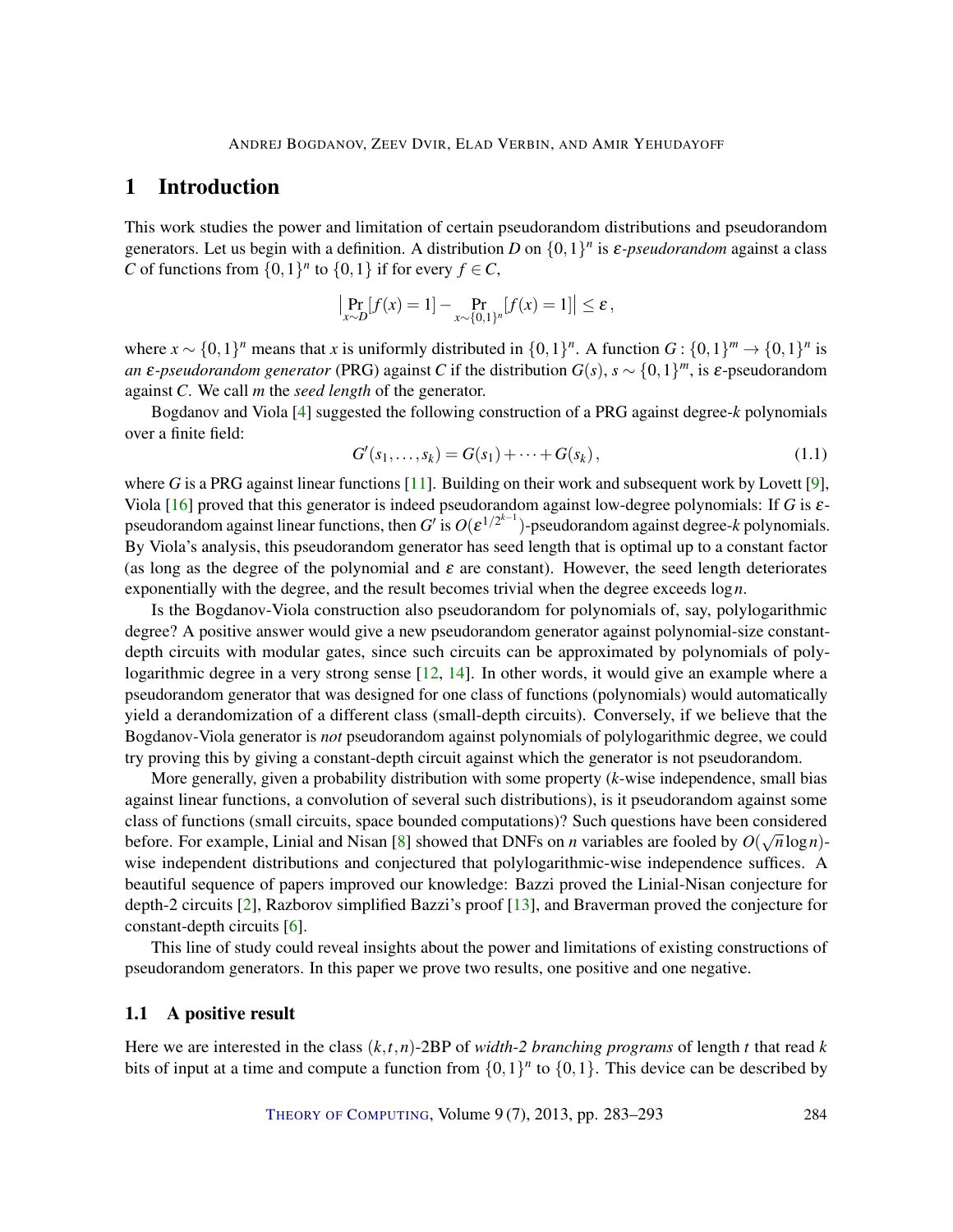<span id="page-2-2"></span>a layered directed acyclic graph, where there are *t* layers and each layer contains two nodes, which we label by 0 and 1. Each layer  $j < t$  is associated with an arbitrary *k*-bit substring  $x|_j$  of the input *x*. Each node in layer *j* has  $2^k$  outgoing edges to layer  $j + 1$  that are labelled by all possible values in  $\{0,1\}^k$ . On input *x*, the computation starts with the first node in the first layer, then follows the edge labelled by  $x|_1$ onto the second layer, and so on until a node in the last layer is reached. The identity of this last node is the outcome of the computation.

This type of branching program can represent a degree-*k* polynomial, a "space-bounded" computation with one bit of memory, as well as a  $k$ -DNF formula.<sup>1</sup> We prove the following.

<span id="page-2-1"></span>**Theorem 1.1.** Let G be an  $\varepsilon$ -PRG against degree-k polynomials in *n* variables over  $\mathbb{F}_2$ . Then G is an  $\varepsilon'$ -PRG against the class of functions computed by a  $(k,t,n)$ -2BP, with  $\varepsilon' = t \cdot \varepsilon$ .

Most of the literature on PRGs for branching programs deals with read-once programs, due to their connection to space-bounded computation. We consider general branching programs that are not necessarily read-once. General programs are interesting also due to Barrington's theorem [\[1\]](#page-7-3) which states that any circuit of depth *d* can be simulated by a (non-read-once) branching program of width 5 and size 4 *d* .

The fooling parameter  $\varepsilon'$  for branching programs in the theorem is *t* times the fooling parameter  $\varepsilon$  for degree-*k* polynomials. A typical value for *t* is polynomial in the number of variables. This means that in this case (according to the theorem above) only an inverse-polynomial error for polynomials implies a non-trivial statement for branching programs.

### 1.2 A negative result

Our second result shows limitations of the Bogdanov-Viola construction.

<span id="page-2-0"></span>**Theorem 1.2.** Let *k* be an integer and  $\varepsilon > 0$ . Let  $m = k \log(1/\varepsilon) + 1$ . For every  $n \geq 2m^2$ , there exists  $a$  distribution  $D$  such that  $D$  is  $\varepsilon$ -pseudorandom against linear functions over  $\{0,1\}^n$ , but the sum of  $k$ *independent copies of D is not* 1/3*-pseudorandom against bounded fan-in circuits (with* and*,* or*, and* not *gates) of depth*  $O(\log^2 m)$  *and size polynomial in m.* 

It is known [\[11\]](#page-8-0) that the seed length of an  $\varepsilon$ -biased generator against linear functions must be at least  $\Omega(\log n + \log(1/\epsilon))$ . Therefore, if we want the generator to be efficient, we are restricted to using  $\varepsilon = 1/\text{poly}(n)$ . For this setting of parameters, [Theorem](#page-2-0) [1.2](#page-2-0) tells us that the Bogdanov-Viola generator does not fool bounded fan-in circuits of depth  $O((\log(k \log n))^2)$ . Barrington's theorem implies, therefore, that  $D^k$  is not pseudorandom against width-5 size- $2^{O((\log(k \log 1/\varepsilon))^2)}$  branching programs. Concluding, the Bogdanov-Viola generator fools branching programs of width 2, but not of width 5. We do not know what happens for width 3 or 4.

A correlation bound of Viola and Wigderson [\[17\]](#page-8-7) shows that, in general, a distribution that is pseudorandom against degree-*k* polynomials need not be pseudorandom against the "≡ 0 mod 3" function, which is computable by a width-3 branching program. However, their (counter-)example is not a convolution of independent distributions with small bias against linear functions (i. e., it does not have the form of the Bogdanov-Viola generator).

<sup>&</sup>lt;sup>1</sup>In the special case of *k*-DNFs, Trevisan [\[15\]](#page-8-8) has a better result. He showed that for every constant *k* there is an  $\varepsilon = 1/\text{poly}(n)$ such that ε-biased generators against linear functions fool *k*-DNF over *n* variables.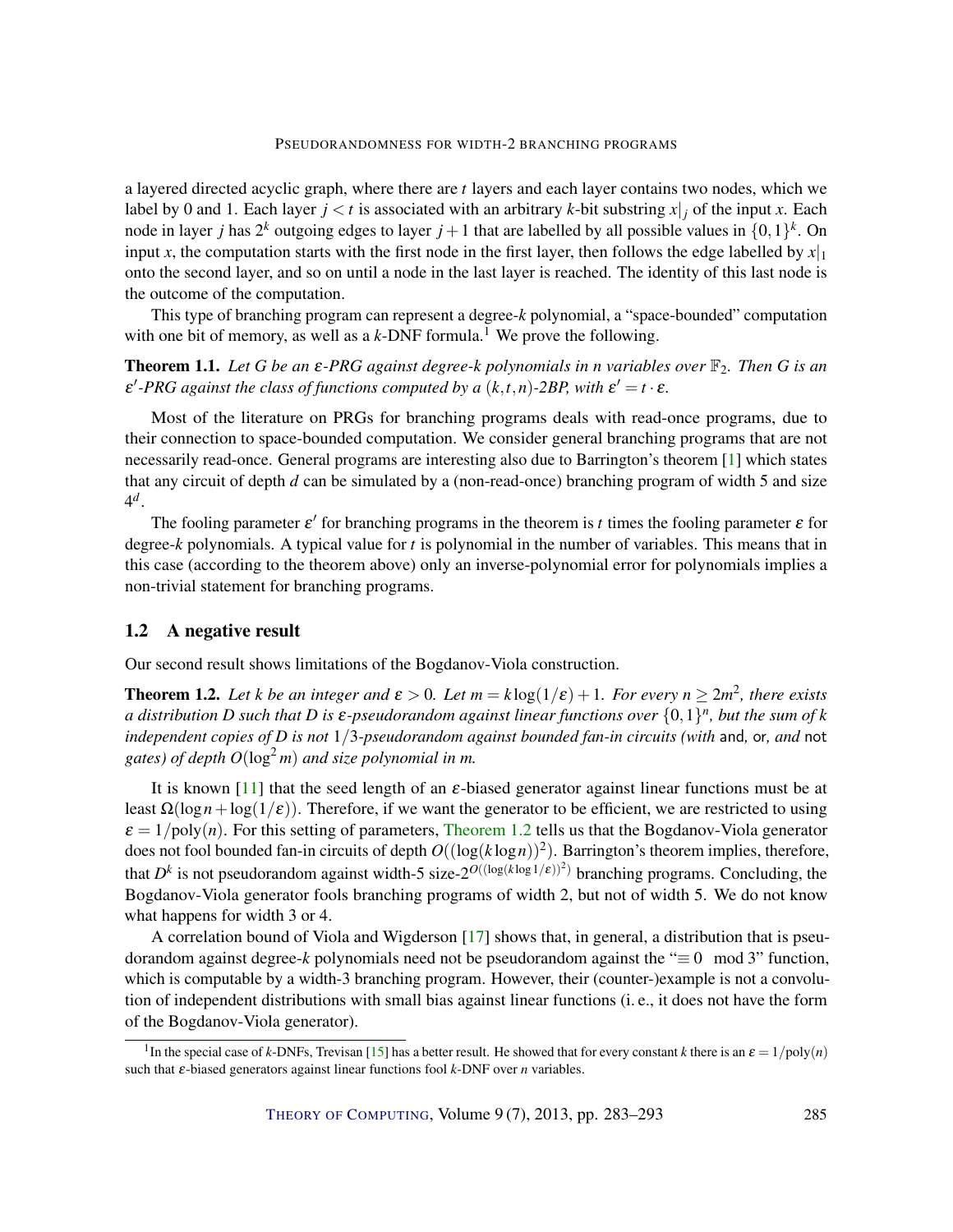ANDREJ BOGDANOV, ZEEV DVIR, ELAD VERBIN, AND AMIR YEHUDAYOFF

## 1.3 Proof overview for [Theorem](#page-2-1) [1.1](#page-2-1)

It has been known for some time that *read-once* width-2 branching programs that read one bit at a time can be fooled by linear generators.<sup>2</sup> One way to argue this is to think of the computation of the branching program *B* as a boolean function over  $\mathbb{F}_2^n$  and show inductively over the layers of *B* that the sum of the absolute values of the Fourier coefficients of *B* is bounded from above by *t*. It is easy to see that linear generators of bias ε are ε*L*-pseudorandom against any boolean function whose sum of absolute values of Fourier coefficients is at most *L*, and the correctness follows from there.

For branching programs that read more than one bit at a time, this argument cannot work, as there exist width-2 branching programs that read 2 bits at a time and that are not fooled by some small-bias linear generator. One such branching program computes the inner product function (for even *n*)

$$
IP(x_1,...,x_n) = x_1x_2 + \cdots + x_{2i-1}x_{2i} + \cdots + x_{n-1}x_n \pmod{2}.
$$

Nevertheless, we argue along the same lines. Instead of using the Fourier transform of the branching program, we resort to "higher-order" representations of functions using low-degree polynomials. We show that every branching program *B* of length *t* and width 2 that reads *k* bits at a time admits a "representation of length *t*" in terms of degree-*k* polynomials. By "representation of length *t*" we mean that *B* can be written as a sum *over the reals* of the form

$$
(-1)^{B(x)} = \sum_{p:\mathbb{F}_2^n \to \mathbb{F}_2} \alpha_p \cdot (-1)^{p(x)}
$$

where *p* ranges over all degree-*k* polynomials over  $\mathbb{F}_2$ , and  $\alpha_p$  are real coefficients such that  $\sum_p |\alpha_p| \leq t$ . Unlike the Fourier transform, for degree 2 and larger this representation is not unique. Once this representation has been obtained, we argue that a pseudorandom generator for degree-*k* polynomials is also pseudorandom for *B* by linearity of expectation.

While our proof is not technically difficult, we find the application of "higher-order" Fourier type analysis conceptually interesting and potentially relevant to other computer science applications.

## 2 Fooling width-2 branching programs

#### 2.1 Width-2 branching programs as sums of polynomials

The following theorem is the basis for the proof of [Theorem](#page-2-1) [1.1.](#page-2-1) It shows that width-2 branching programs have a "short representation by polynomials of low degree." For a function  $f: \{0,1\}^n \to \{0,1\}$ , we use the notation  $\tilde{f} = (-1)^f$ , a map from  $\{0,1\}^n$  to  $\{1,-1\}$ . Define  $\deg(f)$  to be the degree of *f* when viewed as a multilinear polynomial in  $\mathbb{F}_2[x_1,\ldots,x_n]$ .

<span id="page-3-0"></span>**Theorem 2.1.** Let  $f: \{0,1\}^n \to \{0,1\}$  be computed by a  $(k,t,n)$ -2BP. Then there exist  $\alpha_1,\ldots,\alpha_s \in \mathbb{R}$  $and g_1,...,g_s: \{0,1\}^n \to \{0,1\}$  *such that* 

*1.*  $\tilde{f}(x) = \sum_{i=1}^{s} \alpha_i \cdot \tilde{g}_i(x)$  *for all*  $x \in \{0,1\}^n$  (where the sum is over the reals),

<sup>&</sup>lt;sup>2</sup>We are not aware of a published proof but have heard the result credited to Saks and Zuckerman.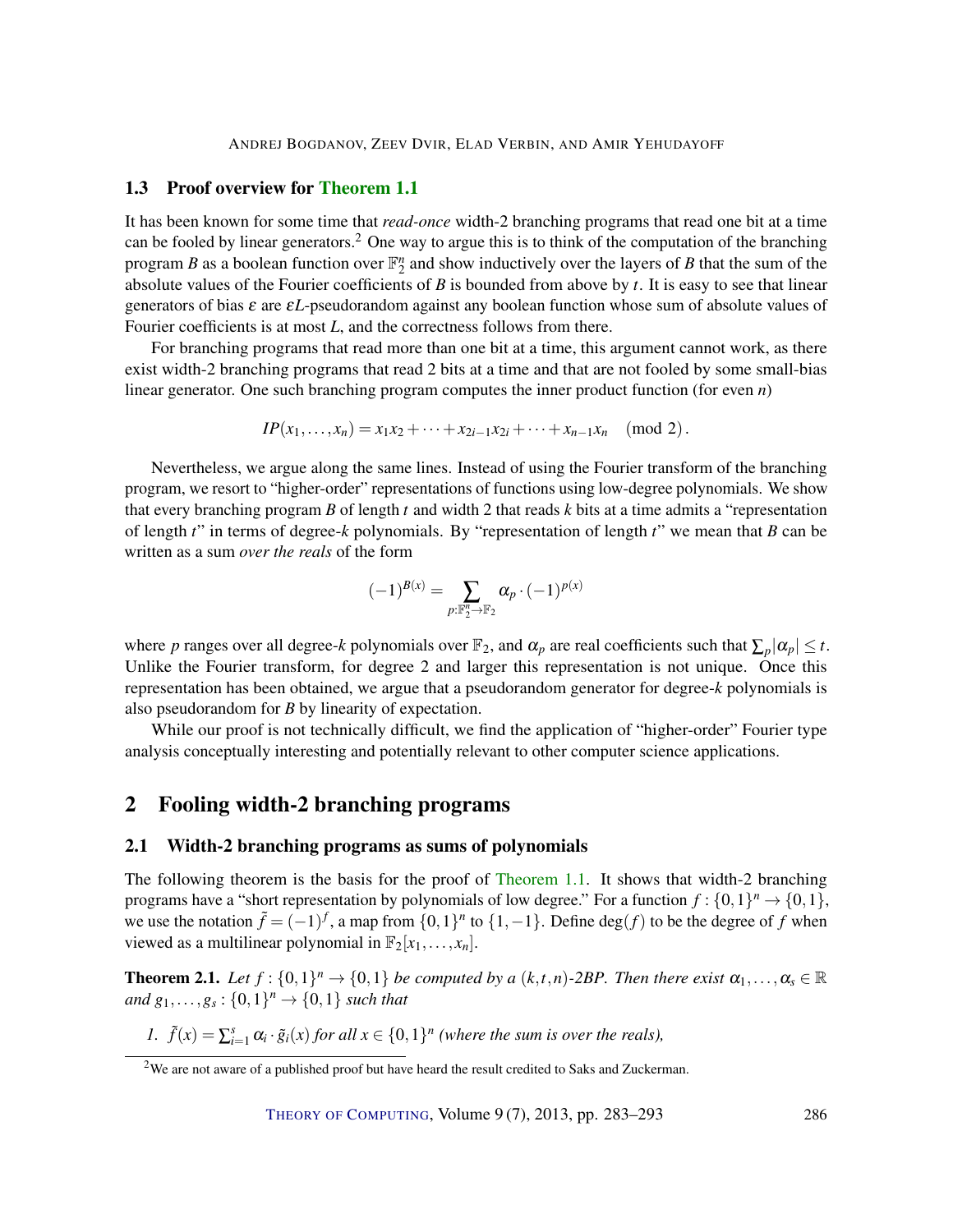- *2. for all*  $i \in [s]$ ,  $deg(g_i) \leq k$ , *and*
- 3.  $\sum_{i=1}^s |\alpha_i| \leq t$ .

We defer the proof of [Theorem](#page-3-0) [2.1](#page-3-0) to [Section](#page-4-0) [2.2](#page-4-0) and proceed by showing how it implies our main result.

*Proof of [Theorem](#page-2-1) [1.1.](#page-2-1)* Let  $G: \{0,1\}^m \to \{0,1\}^n$  be an  $\varepsilon$ -pseudorandom generator against degree-k polynomials in *n* variables over  $\mathbb{F}_2$ . Let  $f: \{0,1\}^n \to \{0,1\}$  be computed by a  $(k,t,n)$ -2BP. By [Theorem](#page-3-0) [2.1,](#page-3-0) there exist  $\alpha_1, \ldots, \alpha_s \in \mathbb{R}$  and  $g_1, \ldots, g_s : \{0,1\}^n \to \{0,1\}$  such that

- 1.  $\tilde{f}(x) = \sum_{i=1}^{s} \alpha_i \cdot \tilde{g}_i(x)$  for all  $x \in \{0, 1\}^n$ ;
- 2. for all  $i \in [s]$ , deg $(g_i) \leq k$ ;
- 3.  $\sum_{i=1}^s |\alpha_i| \leq t$ .

For the rest of the proof  $x \sim \{0,1\}^n$  and  $s \sim \{0,1\}^m$  denote two independent random variables chosen uniformly from their respective domains. First, note that for every function  $f: \{0,1\}^n \rightarrow \{0,1\}$ ,

$$
2 \cdot \left| \Pr[f(G(s)) = 1] - \Pr[f(x) = 1] \right| = \left| \mathbf{E}[\tilde{f}(G(s)) - \tilde{f}(x)] \right|.
$$

Thus, using the properties above, and using linearity of expectation,

$$
2 \cdot |\Pr[f(G(s)) = 1] - \Pr[f(x) = 1]| = |\mathbf{E}[\tilde{f}(G(s)) - \tilde{f}(x)]|
$$
  
\n
$$
= |\sum_{i=1}^{s} \alpha_{i} \cdot \mathbf{E}[\tilde{g}_{i}(G(s)) - \tilde{g}_{i}(x)]|
$$
  
\n
$$
\leq \sum_{i=1}^{s} |\alpha_{i}| \cdot |\mathbf{E}[\tilde{g}_{i}(G(s)) - \tilde{g}_{i}(x)]|
$$
  
\n
$$
= \sum_{i=1}^{s} |\alpha_{i}| \cdot 2 \cdot |\Pr[g_{i}(G(s)) = 1] - \Pr[g_{i}(x) = 1]|
$$
  
\n
$$
\leq 2 \cdot t \cdot \varepsilon,
$$

where the last inequality holds since *G* is an  $\varepsilon$ -pseudorandom generator against degree-*k* polynomials.  $\square$ 

## <span id="page-4-0"></span>2.2 Proof of [Theorem](#page-3-0) [2.1](#page-3-0)

Let *f* be a boolean function computed by a branching program *B* of width 2 and length *t* that reads *k* bits of input at a time. We prove the theorem by induction on *t*.

**Induction base:** For the case  $t \leq 2$ , the theorem holds since  $f(x)$  is a boolean function in at most *k* variables and so deg( $f$ )  $\leq k$ .

**Induction step:** Assume that the theorem holds for every function computed by a  $(k,t-1,n)$ -2BP. By definition, there exists  $P: \{0,1\}^{k+1} \rightarrow \{0,1\}$  such that

$$
f(x) = P(f_{t-1}(x), x|_{t-1}),
$$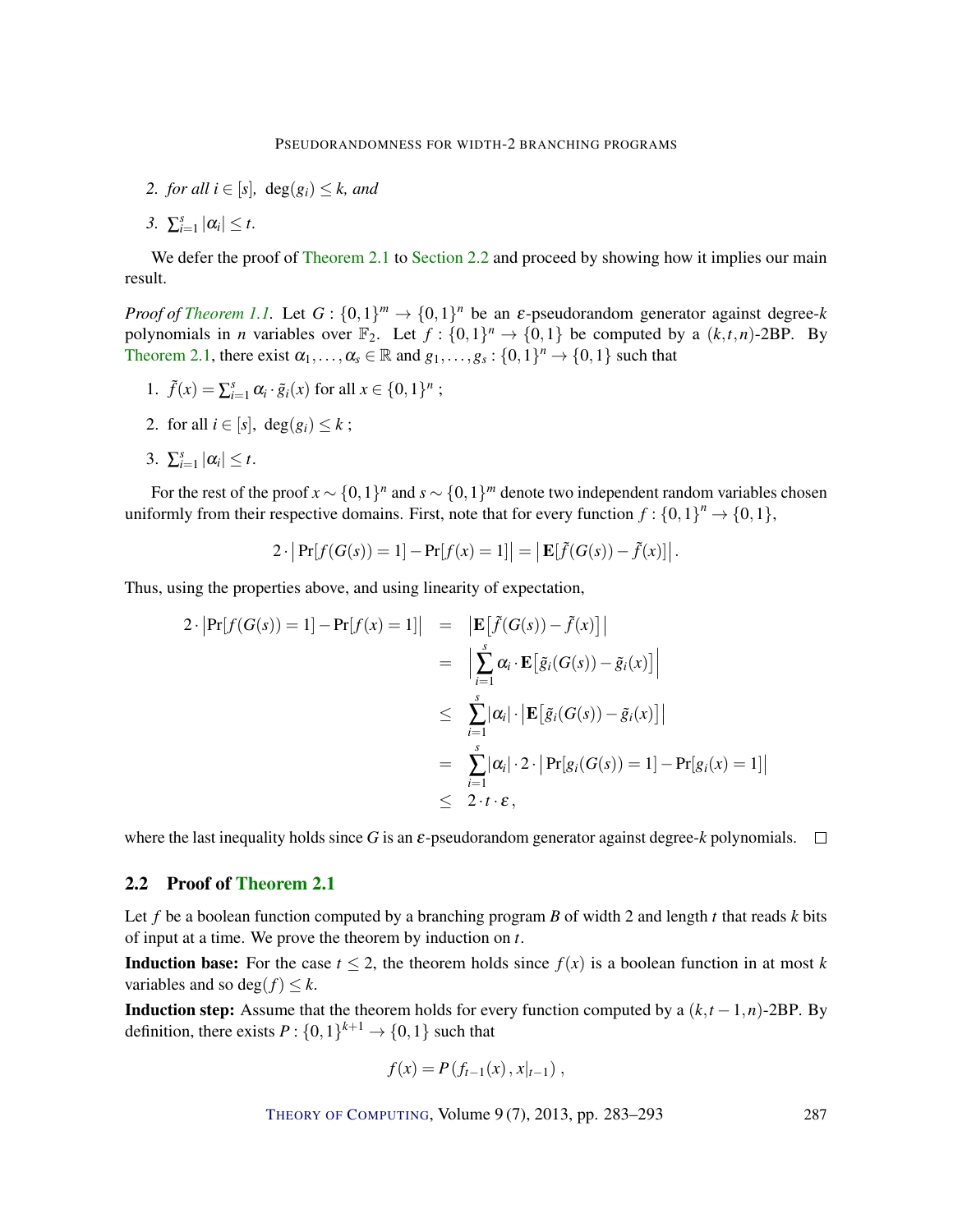where  $f_{t-1}$  is the function computed at layer  $(t-1)$  of *B*, and  $x|_{t-1}$  is the *k*-bit substring of the input *x* associated with layer  $(t-1)$ .

Let  $p_0$  and  $p_1$  be two maps from  $\{0,1\}^k$  to  $\{0,1\}$  defined as

$$
p_0(y) = P(0, y)
$$
 and  $p_1(y) = P(1, y)$ .

Since both of  $p_0$  and  $p_1$  depend on at most *k* variables, we know  $deg(p_0) \leq k$  and  $deg(p_1) \leq k$ . In addition, for every  $z \in \{0, 1\}$  and  $y \in \{0, 1\}^k$ ,

$$
\tilde{P}(z, y) = \frac{1}{2} (\tilde{p}_0(y) - \tilde{p}_1(y)) \cdot (-1)^z + \frac{1}{2} (\tilde{p}_0(y) + \tilde{p}_1(y)).
$$

We can now use the induction hypothesis. By the choice of *P*, for every  $x \in \{0,1\}^n$ ,

$$
\tilde{f}(x) = \tilde{P}(f_{t-1}(x), x|_{t-1}) = \frac{1}{2} (\tilde{p}_0(x|_{t-1}) - \tilde{p}_1(x|_{t-1})) \cdot \tilde{f}_{t-1}(x) + \frac{1}{2} (\tilde{p}_0(x|_{t-1}) + \tilde{p}_1(x|_{t-1})) .
$$

By induction, there exist  $\alpha_1, \ldots, \alpha_s \in \mathbb{R}$  and  $g_1, \ldots, g_s : \{0,1\}^n \to \{0,1\}$  that correspond to  $\tilde{f}_{t-1}(x)$  and satisfying the three stated properties. Thus, for all  $x \in \{0,1\}^n$ 

$$
\tilde{f}(x) = \frac{1}{2} \big( \tilde{p}_0(x|_{t-1}) - \tilde{p}_1(x|_{t-1}) \big) \cdot \sum_{i=1}^s \alpha_i \cdot \tilde{g}_i(x) + \frac{1}{2} \big( \tilde{p}_0(x|_{t-1}) + \tilde{p}_1(x|_{t-1}) \big).
$$

We complete the proof by renaming the polynomials and the coefficients in the above sum. For  $j \in$ {1,...,*s*}, set

$$
\beta_j = \frac{\alpha_j}{2}
$$
 and  $h_j(x) = p_0(x|_{t-1}) \oplus g_j(x)$ 

and for  $j \in \{s+1, ..., 2s\}$ , set

$$
\beta_j = -\frac{\alpha_{j-s}}{2} \quad \text{and} \quad h_j(x) = p_1(x|_{t-1}) \oplus g_j(x)
$$

(where  $\oplus$  denotes summation in  $\mathbb{F}_2$ ). Set  $\beta_{2s+1} = \beta_{2s+2} = 1/2$ , set  $h_{2s+1}(x) = p_0(x|_{t-1})$ , and set  $h_{2s+2}(x) = p_1(x|_{t-1})$ . Finally, set  $s' = 2s + 2$ . Thus,

$$
\tilde{f}(x) = \sum_{j=1}^{s'} \beta_j \cdot \tilde{h}_j(x)
$$

for all  $x \in \{0,1\}^n$ . In addition, every  $h_j$  is of degree at most k (since addition in  $\mathbb{F}_2$  does not increase the degree), and

$$
\sum_{j=1}^{s'} |\beta_j| \le 1 + 2 \cdot \sum_{i=1}^{s} \frac{|\alpha_i|}{2} \le 1 + (t - 1) = t.
$$

 $\Box$ 

# 3 Limitations of the Bogdanov-Viola construction

In this section we show that a sum of several copies of pseudorandom generators for linear functions fails to fool small-depth, bounded fan-in circuits [\(Theorem](#page-2-0) [1.2\)](#page-2-0).

THEORY OF C[OMPUTING](http://dx.doi.org/10.4086/toc), Volume 9 (7), 2013, pp. 283–293 288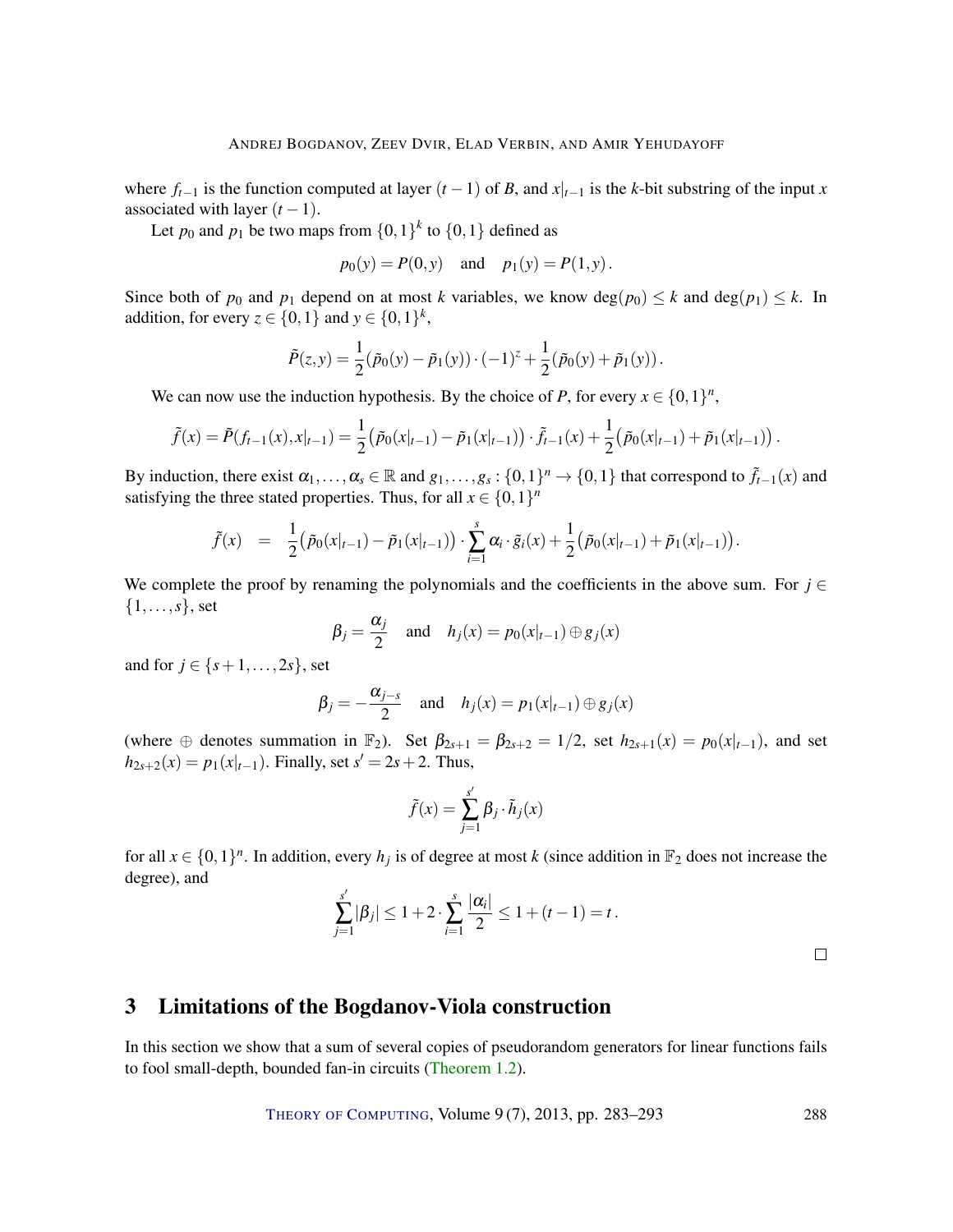#### 3.1 Proof of [Theorem](#page-2-0) [1.2](#page-2-0)

Set  $m = k \log(1/\varepsilon) + 1$  and partition the input  $x \in \mathbb{F}_2^n$  into  $n/m$  consecutive blocks  $x|_1, \ldots, x|_{n/m} \in \mathbb{F}_2^m$ . Consider the following distribution *D*.

- 1. Choose a random linear subspace *S* of  $\mathbb{F}_2^m$  of dimension  $(m-1)/k$ .
- 2. For  $1 \le i \le n/m$ , choose each block  $x|_i$  independently and uniformly from *S*.

To prove [Theorem](#page-2-0) [1.2,](#page-2-0) we show the following two claims.

<span id="page-6-0"></span>Claim 3.1. *The distribution D is* ε*-pseudorandom against linear functions.*

<span id="page-6-1"></span>Claim 3.2. *The sum D <sup>k</sup> of k independent samples from D is not* 1/3*-pseudorandom against bounded fanin circuits of depth O*((log*m*) 2 ) *and size polynomial in m.*

The theorem follows from these two claims.

*Proof of [Claim](#page-6-0) [3.1.](#page-6-0)* Let  $a(x) = \langle a, x \rangle$  be an arbitrary nonzero linear function over  $\mathbb{F}_2^n$ . We split *a* as a sum of linear functions *a<sup>i</sup>* over the blocks of *x* as

$$
a(x) = \sum_{i=1}^{n/m} a_i(x|_i).
$$

Without loss of generality, let us assume  $a_1$  is nonzero. Conditioned on the choice of  $S$ , the values of the functions  $a_i(x|_i)$  are independent:

$$
\mathop{\mathbf{E}}_{x \sim D} [(-1)^{a(x)}] = \mathop{\mathbf{E}}_{S} \Biggl[ \prod_{i=1}^{n/m} \mathop{\mathbf{E}}_{x | i \sim S} [(-1)^{a_i(x|i)}] \Biggr].
$$

Now for any fixed choice of *S*, the value  $\mathbf{E}_{x|i}$ ∼*S*[(-1)<sup>*a*<sub>*i*</sub>( $x|i$ )</sub> is 1 if  $a_i \in S^{\perp}$  and 0 otherwise. Here</sup>

$$
S^{\perp} = \{ y : \langle y, x \rangle = 0 \text{ for all } x \in S \}.
$$

Therefore

$$
\left| \mathbf{E}_{x \sim D} [(-1)^{a(x)}] \right| = \mathbf{Pr}[\text{for all } i, a_i \in S^{\perp}] \leq \mathbf{Pr}[a_1 \in S^{\perp}] = 2^{-(m-1)/k} = \varepsilon
$$

 $\Box$ 

and so  $|\mathbf{E}_{x \sim D}[a(x)] - 1/2| \le \varepsilon/2 < \varepsilon$ .

*Proof of [Claim](#page-6-1)* [3.2.](#page-6-1) Let  $X_1, \ldots, X_k$  be independent samples from the distribution *D* and  $X = X_1 + \cdots + X_k$ . Let  $S_i$  denote the subspace of  $\mathbb{F}_2^m$  associated to the sample  $X_i$ . Since each block of  $X_i$  belongs to the subspace  $S_i$ , each block of *X* will belong to the sum of subspaces  $S = S_1 + \cdots + S_k$ . The subspace *S* has dimension at most *m*−1.

This suggests the following test for *X*: Arrange the first 2*m* blocks of *X* as rows in an  $m \times 2m$  matrix *M* and compute the rank of *M* over  $\mathbb{F}_2$ . (By our choice of parameters,  $2m^2 \le n$  so this is always possible.) If the matrix has full rank, output 1, otherwise output 0. If *X* is chosen from  $D<sup>k</sup>$ , then all columns of *M* are chosen from the same subspace of dimension  $m-1$  so  $M$  will never have full rank. If  $X$  is chosen from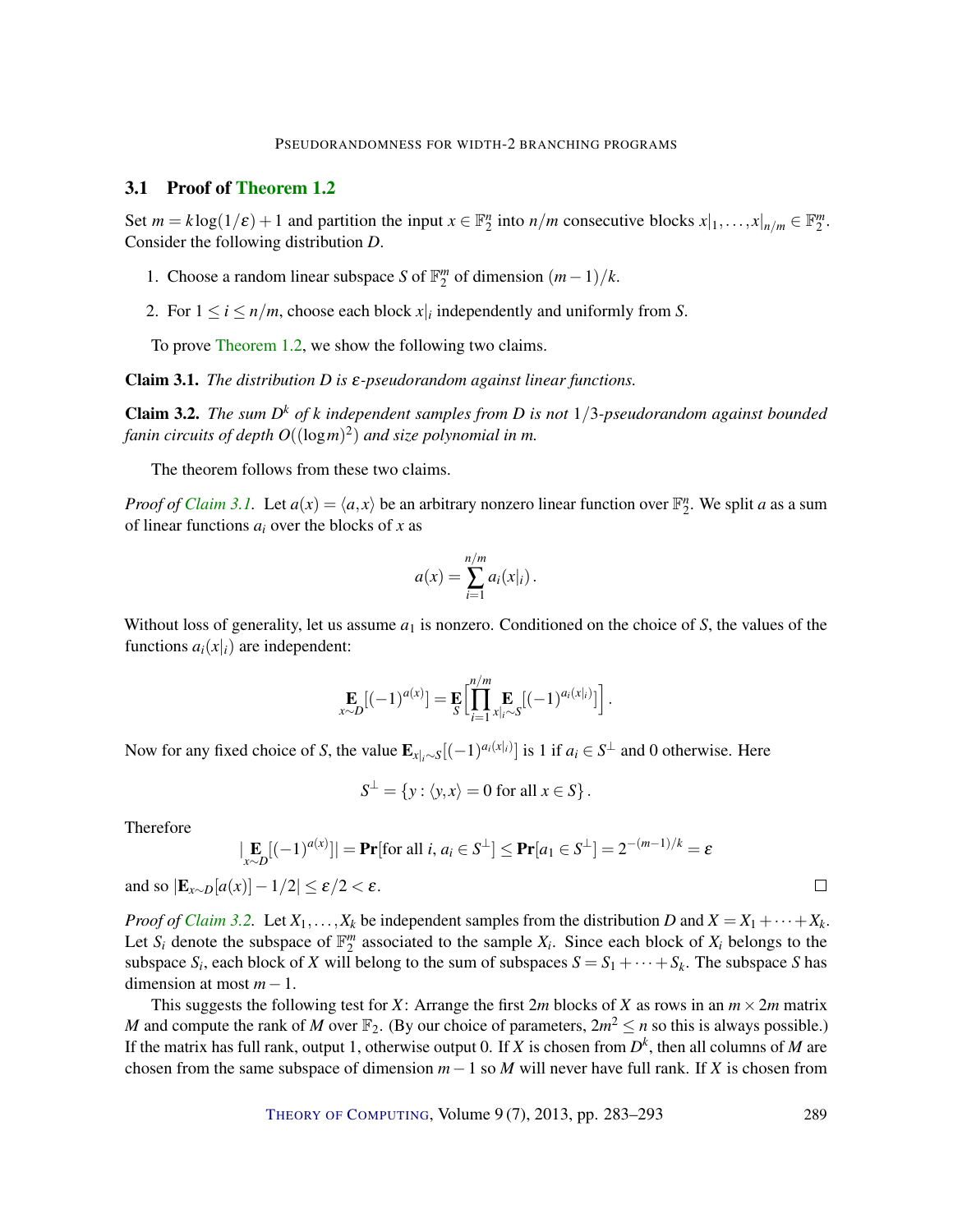<span id="page-7-6"></span>the uniform distribution, then *M* is a random  $m \times 2m$  matrix and, by a standard argument, the probability it doesn't have full rank is at most  $2^{-m}$  < 1/3.

It remains to observe that the above test, which is essentially a rank computation, can be implemented by a circuit of depth *O*((log*m*) 2 ) and size polynomial in *m*, using a theorem of Mulmuley [\[10\]](#page-8-9) (see also earlier work by Csanky [\[7\]](#page-8-10), Berkowitz [\[3\]](#page-7-4), and Borodin et al. [\[5\]](#page-7-5)).  $\Box$ 

# 4 Open Problems

First, the question of building a generator with seed length  $o(\log^2 n)$  that fools width-3 branching programs is wide open. It is open even for *read-once* width-3 branching programs.

Second, as discussed in [Section](#page-1-0) [1,](#page-1-0) it would be interesting to find a generator that fools read-once degree-*k* polynomials, that has shorter seed-length than Lovett's generator. (Recall that Lovett's generator also fools non-read-once polynomials).

# 5 Acknowledgments

We thank Anup Rao for helpful conversations on this problem. This work was done while the authors took part in the "China Theory Week" workshop at Tsinghua University. We would like to thank the organizers of the workshop and in particular Andy Yao for their hospitality.

# References

- <span id="page-7-3"></span>[1] DAVID A. MIX BARRINGTON: Bounded-width polynomial-size branching programs recognize exactly those languages in NC<sup>1</sup>. J. Comput. System Sci., 38(1):150–164, 1989. Preliminary version in [STOC'86.](http://dx.doi.org/10.1145/12130.12131) [\[doi:10.1016/0022-0000\(89\)90037-8\]](http://dx.doi.org/10.1016/0022-0000(89)90037-8) [285](#page-2-2)
- <span id="page-7-1"></span>[2] LOUAY M. J. BAZZI: Polylogarithmic independence can fool DNF formulas. *SIAM J. Comput.*, 38(6):2220–2272, 2009. Preliminary version in [FOCS'07.](http://dx.doi.org/10.1109/FOCS.2007.28) [\[doi:10.1137/070691954\]](http://dx.doi.org/10.1137/070691954) [284](#page-1-1)
- <span id="page-7-4"></span>[3] STUART J. BERKOWITZ: On computing the determinant in small parallel time using a small number of processors. *Inform. Process. Lett.*, 18(3):147–150, 1984. [\[doi:10.1016/0020-0190\(84\)90018-8\]](http://dx.doi.org/10.1016/0020-0190(84)90018-8) [290](#page-7-6)
- <span id="page-7-0"></span>[4] ANDREJ BOGDANOV AND EMANUELE VIOLA: Pseudorandom bits for polynomials. *SIAM J. Comput.*, 39(6):2464–2486, 2010. Preliminary version in [FOCS'07.](http://dx.doi.org/10.1109/FOCS.2007.42) [\[doi:10.1137/070712109\]](http://dx.doi.org/10.1137/070712109) [284](#page-1-1)
- <span id="page-7-5"></span>[5] ALLAN BORODIN, JOACHIM VON ZUR GATHEN, AND JOHN E. HOPCROFT: Fast parallel matrix and GCD computations. *Inf. Control*, 52(3):241–256, 1982. Preliminary version in [FOCS'82.](http://dx.doi.org/10.1109/SFCS.1982.17) [\[doi:10.1016/S0019-9958\(82\)90766-5\]](http://dx.doi.org/10.1016/S0019-9958(82)90766-5) [290](#page-7-6)
- <span id="page-7-2"></span>[6] MARK BRAVERMAN: Polylogarithmic independence fools *AC*<sup>0</sup> circuits. *J. ACM*, 57(5):28, 2010. Preliminary version in [CCC'09,](http://dx.doi.org/10.1109/CCC.2009.35) exposition in [Comm. ACM.](http://dl.acm.org/citation.cfm?id=1924421.1924446) [\[doi:10.1145/1754399.1754401\]](http://dx.doi.org/10.1145/1754399.1754401) [284](#page-1-1)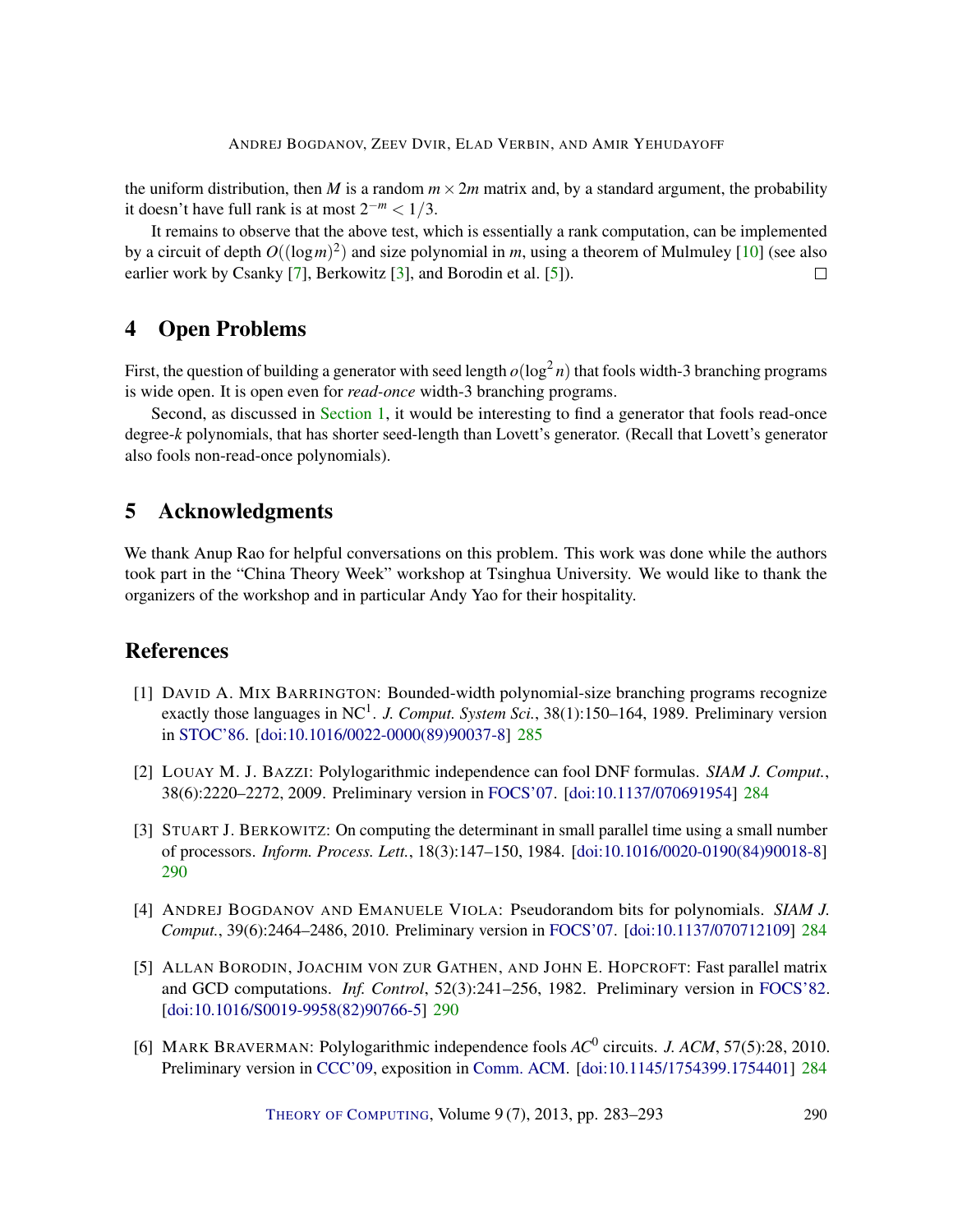- <span id="page-8-10"></span>[7] LASZLO CSANKY: Fast parallel matrix inversion algorithms. *SIAM J. Comput.*, 5(4):618–623, 1976. Preliminary version in [FOCS'75.](http://dx.doi.org/10.1109/SFCS.1975.14) [\[doi:10.1137/0205040\]](http://dx.doi.org/10.1137/0205040) [290](#page-7-6)
- <span id="page-8-5"></span>[8] NATHAN LINIAL AND NOAM NISAN: Approximate inclusion-exclusion. *Combinatorica*, 10(4):349–365, 1990. Preliminary version in [STOC'90.](http://dx.doi.org/10.1145/100216.100250) [\[doi:10.1007/BF02128670\]](http://dx.doi.org/10.1007/BF02128670) [284](#page-1-1)
- <span id="page-8-1"></span>[9] SHACHAR LOVETT: Unconditional pseudorandom generators for low degree polynomials. *Theory of Computing*, 5(3):69–82, 2009. Preliminary version in [STOC'08.](http://dx.doi.org/10.1145/1374376.1374455) [\[doi:10.4086/toc.2009.v005a003\]](http://dx.doi.org/10.4086/toc.2009.v005a003) [284](#page-1-1)
- <span id="page-8-9"></span>[10] KETAN MULMULEY: A fast parallel algorithm to compute the rank of a matrix over an arbitrary field. *Combinatorica*, 7(1):101–104, 1987. Preliminary version in [STOC'86.](http://dx.doi.org/10.1145/12130.12164) [\[doi:10.1007/BF02579205\]](http://dx.doi.org/10.1007/BF02579205) [290](#page-7-6)
- <span id="page-8-0"></span>[11] JOSEPH NAOR AND MONI NAOR: Small-bias probability spaces: Efficient constructions and applications. *SIAM J. Comput.*, 22(4):838–856, 1993. Preliminary version in [STOC'90.](http://dx.doi.org/10.1145/100216.100244) [\[doi:10.1137/0222053\]](http://dx.doi.org/10.1137/0222053) [284,](#page-1-1) [285](#page-2-2)
- <span id="page-8-3"></span>[12] ALEXANDER A. RAZBOROV: Lower bounds on the size of bounded depth circuits over a complete basis with logical addition. *Matematicheskie Zametki*, 41:598–607, 1987. English translation: [Math.](http://link.springer.com/article/10.1007%2FBF01137685) [Notes of the Acad. Sci. USSR, Vol. 41 \(4\), 1987, pp. 333-338.](http://link.springer.com/article/10.1007%2FBF01137685) [284](#page-1-1)
- <span id="page-8-6"></span>[13] ALEXANDER A. RAZBOROV: A simple proof of Bazzi's theorem. *ACM Transactions on Computation Theory*, 1(1):3, 2009. [ECCC.](http://eccc.hpi-web.de/report/2008/081/) [\[doi:10.1145/1490270.1490273\]](http://dx.doi.org/10.1145/1490270.1490273) [284](#page-1-1)
- <span id="page-8-4"></span>[14] ROMAN SMOLENSKY: Algebraic methods in the theory of lower bounds for Boolean circuit complexity. In *Proc. 19th STOC*, pp. 77–82. ACM Press, 1987. [\[doi:10.1145/28395.28404\]](http://dx.doi.org/10.1145/28395.28404) [284](#page-1-1)
- <span id="page-8-8"></span>[15] LUCA TREVISAN: A note on approximate counting for *k*-DNF. In *Proc. 8th Internat. Workshop on Randomization and Computation (RANDOM'04)*, pp. 417–425. Springer, 2004. [\[doi:10.1007/978-](http://dx.doi.org/10.1007/978-3-540-27821-4_37) [3-540-27821-4\\_37\]](http://dx.doi.org/10.1007/978-3-540-27821-4_37) [285](#page-2-2)
- <span id="page-8-2"></span>[16] EMANUELE VIOLA: The sum of *D* small-bias generators fools polynomials of degree *D*. *Comput. Complexity*, 18(2):209–217, 2009. Preliminary version in [CCC'08.](http://dx.doi.org/10.1109/CCC.2008.16) [\[doi:10.1007/s00037-009-0273-](http://dx.doi.org/10.1007/s00037-009-0273-5) [5\]](http://dx.doi.org/10.1007/s00037-009-0273-5) [284](#page-1-1)
- <span id="page-8-7"></span>[17] EMANUELE VIOLA AND AVI WIGDERSON: Norms, XOR lemmas, and lower bounds for polynomials and protocols. *Theory of Computing*, 4(7):137–168, 2008. Preliminary version in [CCC'07.](http://dx.doi.org/10.1109/CCC.2007.15) [\[doi:10.4086/toc.2008.v004a007\]](http://dx.doi.org/10.4086/toc.2008.v004a007) [285](#page-2-2)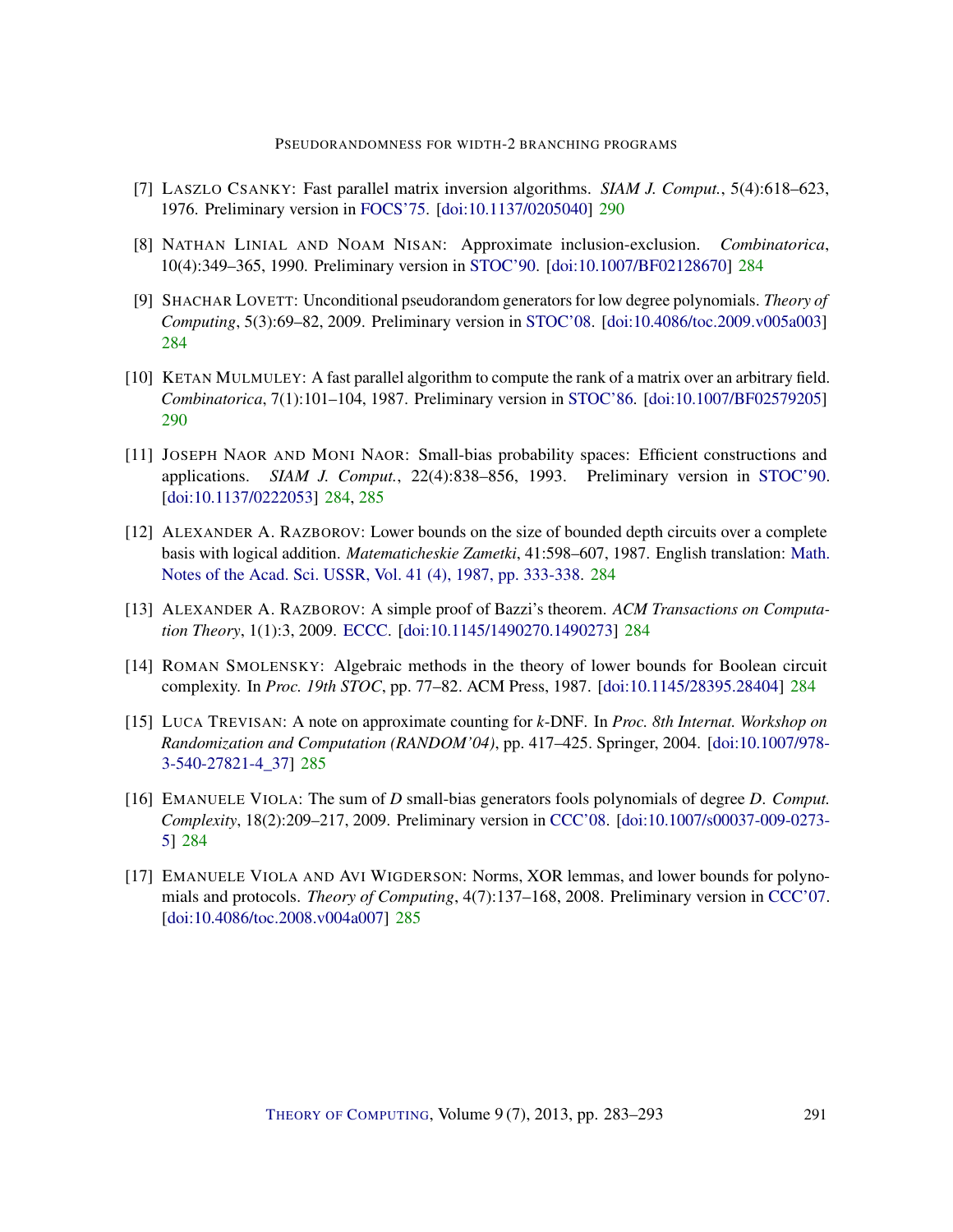### ANDREJ BOGDANOV, ZEEV DVIR, ELAD VERBIN, AND AMIR YEHUDAYOFF

## <span id="page-9-0"></span>AUTHORS

Andrej Bogdanov Department of Computer Science and Engineering Institute for Theoretical Computer Science and Communications The Chinese University of Hong Kong andrejb@cse.cuhk.edu.hk <http://www.cse.cuhk.edu.hk/~andrejb>

<span id="page-9-1"></span>Zeev Dvir Department of Computer Science and Department of Mathematics Princeton University Princeton NJ zeev.dvir@gmail.com <http://www.cs.princeton.edu/~zdvir>

<span id="page-9-2"></span>Elad Verbin Department of Computer Science, CTIC and MADALGO Aarhus University Denmark elad.verbin@gmail.com <http://www.cs.au.dk/~eladv/>

<span id="page-9-3"></span>Amir Yehudayoff Department of Mathematics Technion-IIT Haifa, Israel amir yehudayoff@gmail.com <http://www.technion.ac.il/~yehuday/>